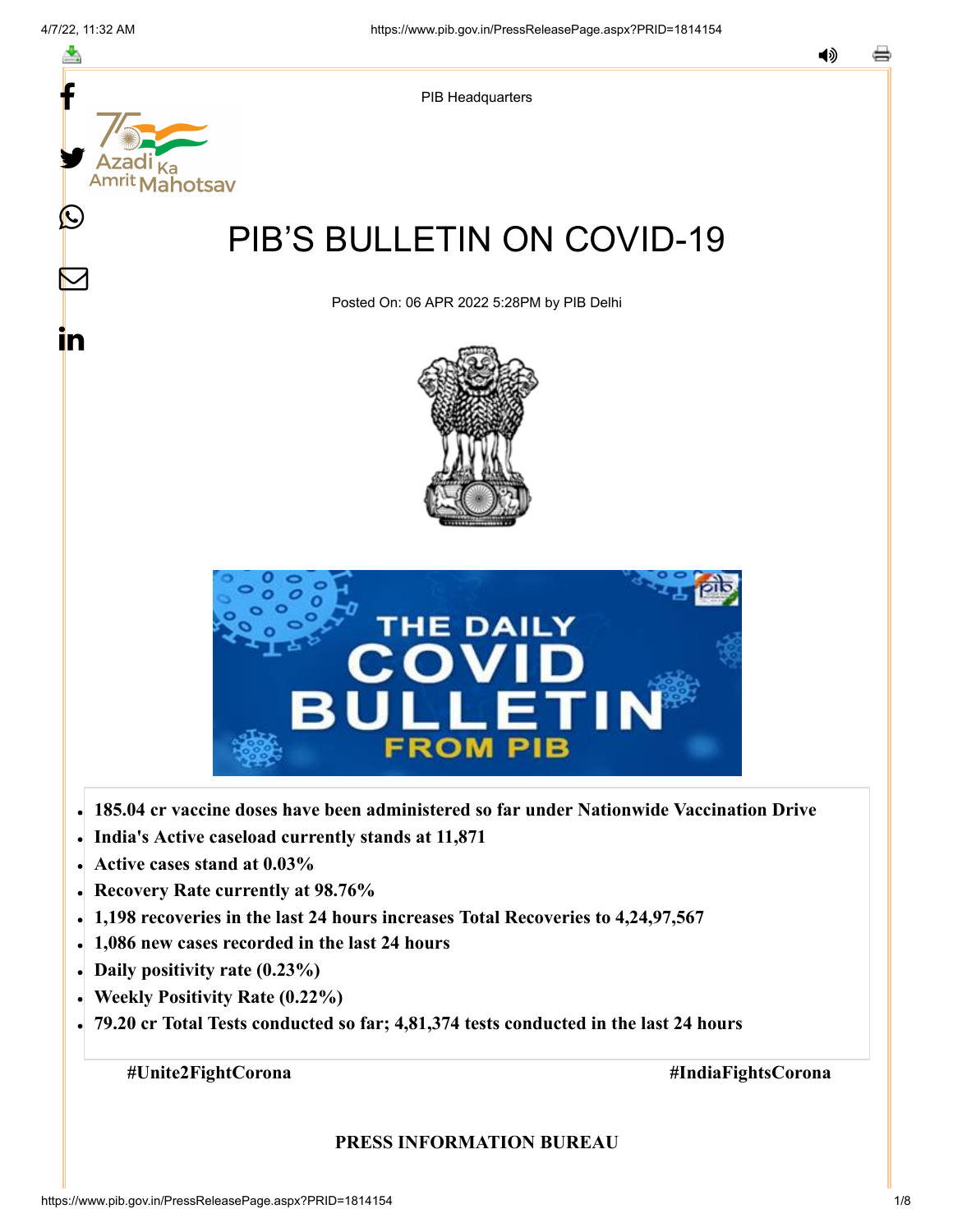y.

 $\bigcirc$ 

 $\bm{\nabla}$ 

<u>in</u>

## **MINISTRY OF INFORMATION & BROADCASTING**

#### **GOVERNMENT OF INDIA**

**\*\*\*\*\*** 

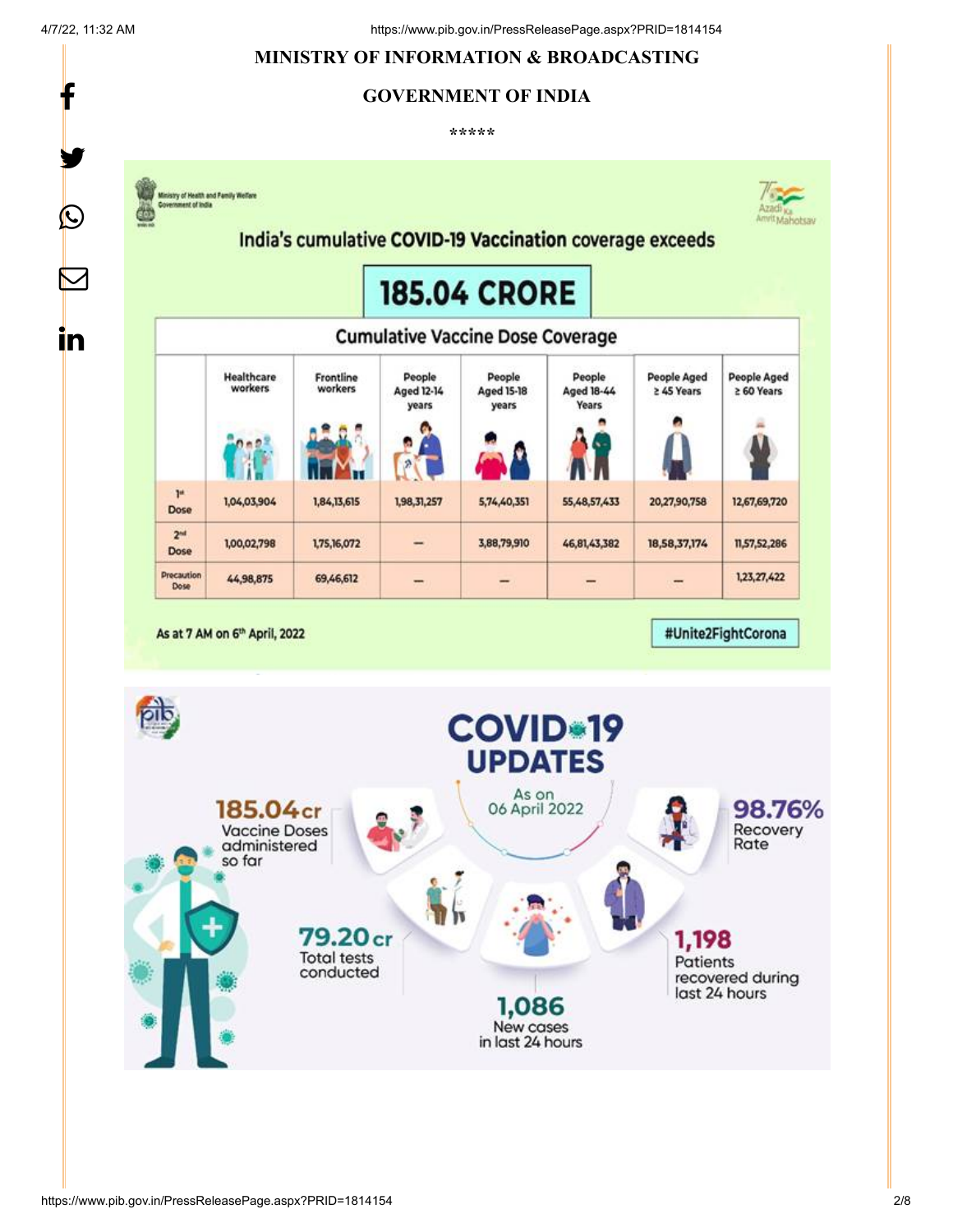y.

 $\bm{\mathcal{Q}}$ 

 $\bm{\nabla}$ 

in

**India's Cumulative COVID-19 Vaccination Coverage exceeds 185.04 Cr**

**Over 1.98 Cr vaccine doses administered for age group 12-14 years**

**India's Active caseload currently stands at 11,871**

**1,086 new cases reported in the last 24 hours**

**Recovery Rate currently stands at 98.76%**

**Weekly Positivity Rate is presently at 0.22%**

India's COVID-19 vaccination coverage has exceeded **185.04 Cr (1,85,04,11,569)** as per provisional reports till 7 am today. This has been achieved through 2,22,69,994 sessions.

COVID-19 vaccination for the age group 12-14 years was started on 16 March, 2022. So far, more than 1.98 Cr **(1,98,31,257)** adolescents have been administered with the first dose of COVID-19 vaccine.

The break-up of the cumulative figure as per the provisional report till 7 am today include:

| <b>Cumulative Vaccine Dose Coverage</b> |                        |          |  |
|-----------------------------------------|------------------------|----------|--|
| <b>HCWs</b>                             | $1st$ Dose             | 10403904 |  |
|                                         | $2nd$ Dose             | 10002798 |  |
|                                         | <b>Precaution Dose</b> | 4498875  |  |
| <b>FLWs</b>                             | $1st$ Dose             | 18413615 |  |
|                                         | $2nd$ Dose             | 17516072 |  |
|                                         | <b>Precaution Dose</b> | 6946612  |  |
| Age Group 12-14 years                   | $1st$ Dose             | 19831257 |  |
| Age Group 15-18 years                   | 1 <sup>st</sup> Dose   | 57440351 |  |
|                                         | $2nd$ Dose             | 38879910 |  |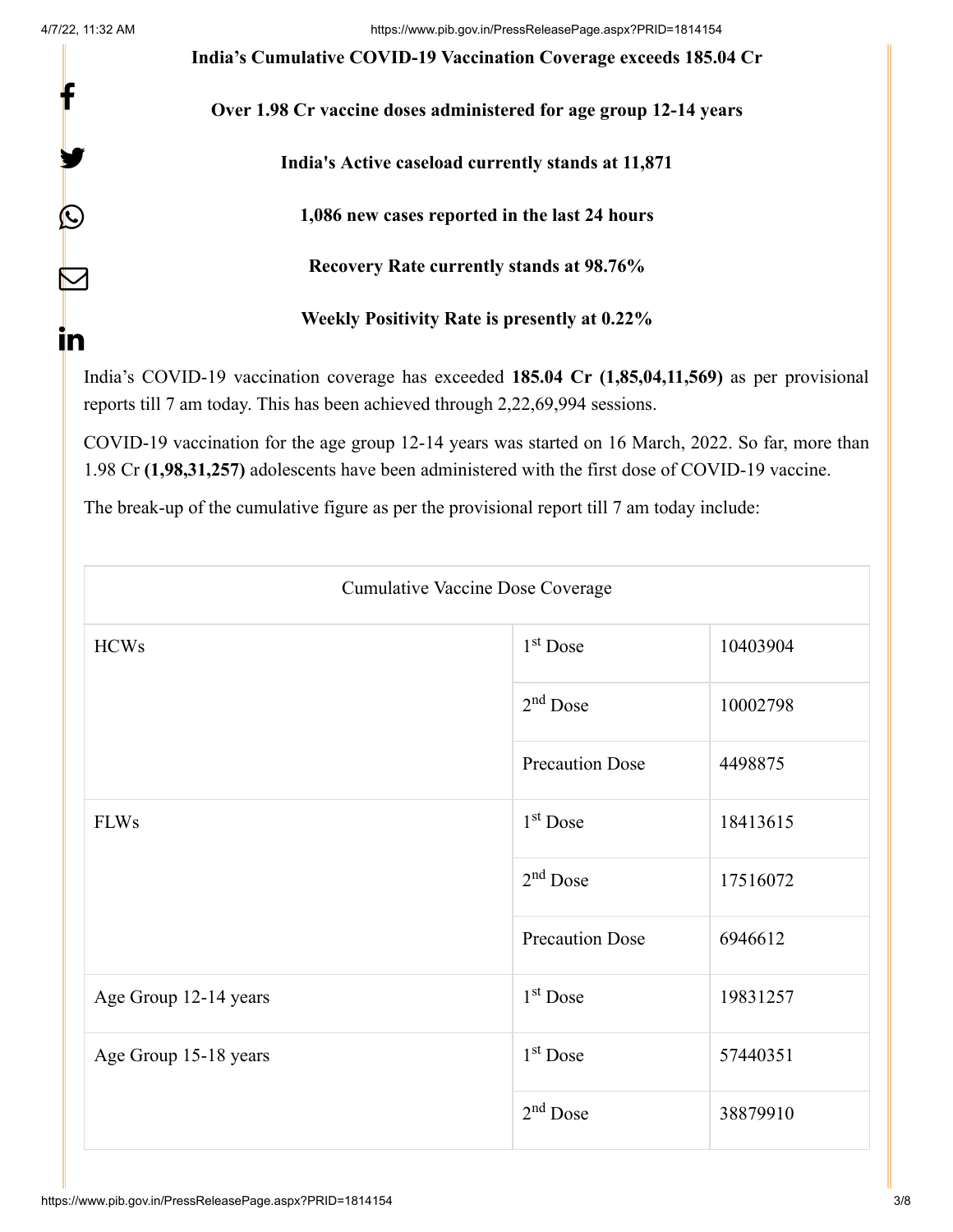| f<br>Ł     | Age Group 18-44 years  | 1 <sup>st</sup> Dose   | 554857433      |
|------------|------------------------|------------------------|----------------|
|            |                        | $2nd$ Dose             | 468143382      |
| $\bigcirc$ | Age Group 45-59 years  | $1st$ Dose             | 202790758      |
|            |                        | $2nd$ Dose             | 185837174      |
|            | Over 60 years          | 1 <sup>st</sup> Dose   | 126769720      |
| in         |                        | $2nd$ Dose             | 115752286      |
|            |                        | <b>Precaution Dose</b> | 12327422       |
|            | <b>Precaution Dose</b> |                        | 2,37,72,909    |
|            | Total                  |                        | 1,85,04,11,569 |

Following a continuous downward trend, India's Active Caseload declines to today **11,871** Active cases now constitute **0.03%** of the country's total Positive Cases**.**



Consequently, India's recovery rate stands at **98.76%. 1,198** patients have recovered in the last 24 hours and the cumulative tally of recovered patients (since the beginning of the pandemic) is now at **4,24,97,567.**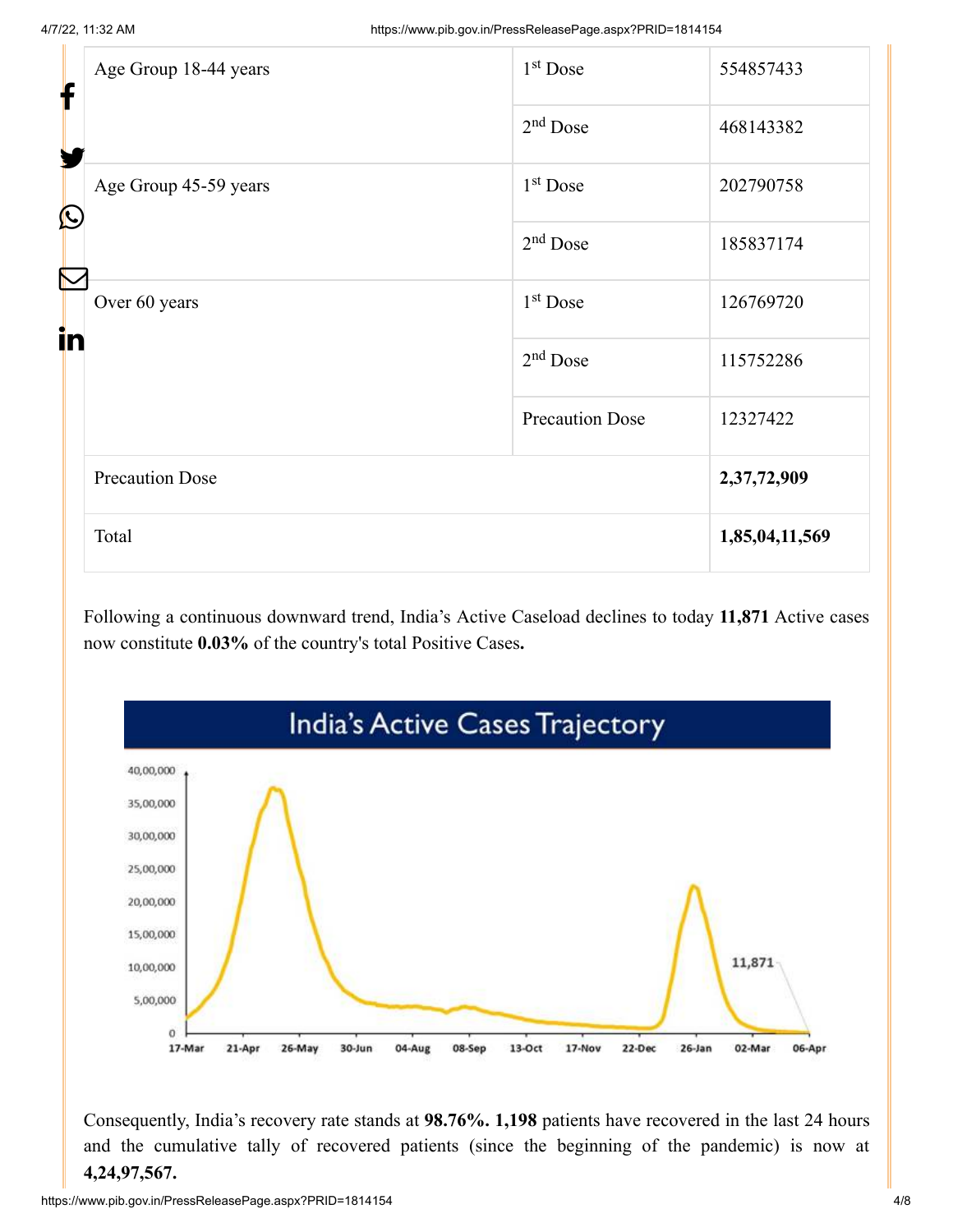

**1,086 new cases** were reported in the last 24 hours.



The last 24 hours saw a total of **4,81,374** COVID-19 tests being conducted. India has so far conducted over **79.20 Cr (79,20,27,142)** cumulative tests.

There has been a sustained fall in the weekly and daily Positivity Rates too. **Weekly Positivity Rate** in the country currently **stands at 0.22%** and the **Daily Positivity rate is also reported to be 0.23%.**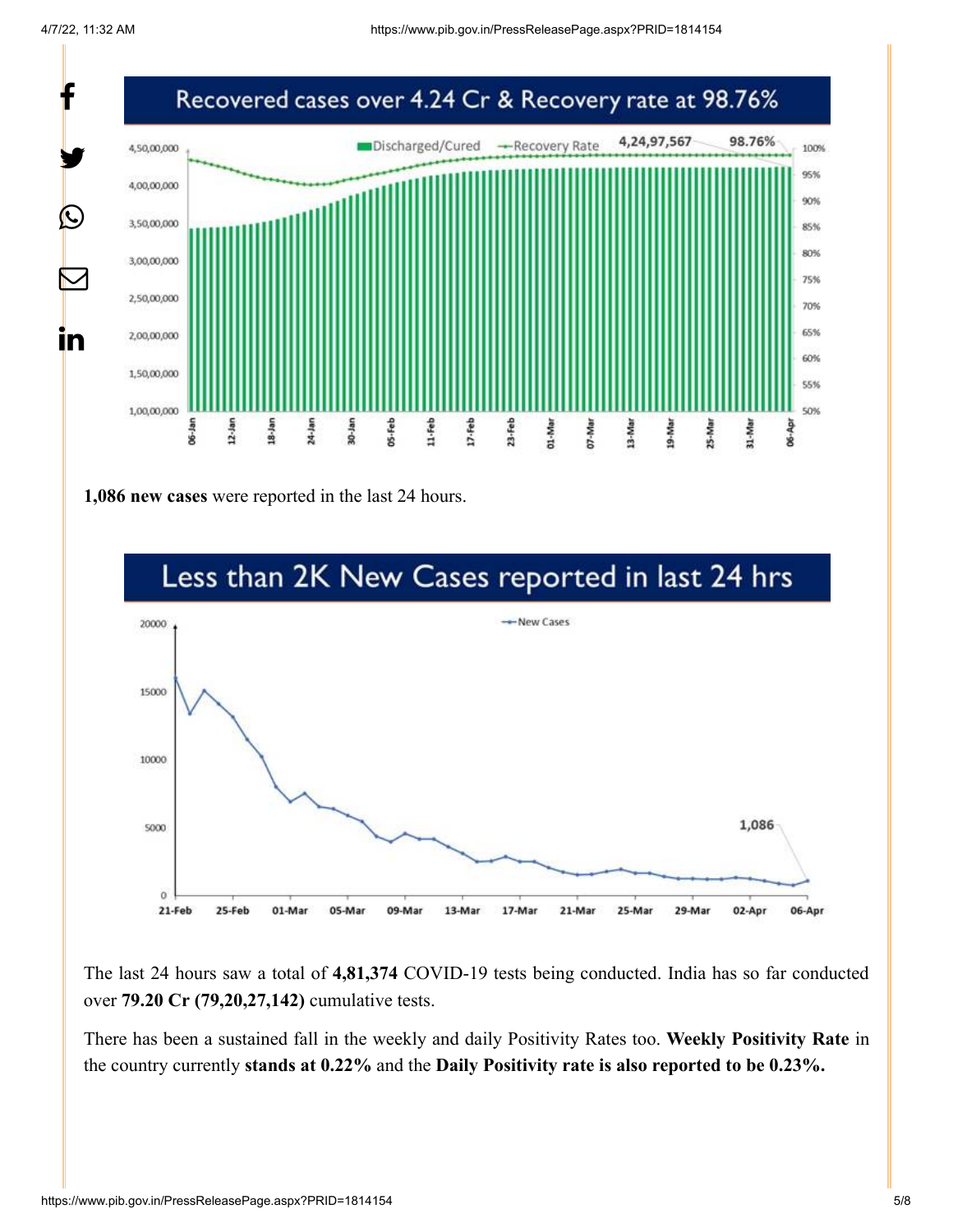4/7/22, 11:32 AM https://www.pib.gov.in/PressReleasePage.aspx?PRID=1814154



<https://www.pib.gov.in/PressReleasePage.aspx?PRID=1813914>

#### **Update on COVID-19 Vaccine Availability in States/UTs**

#### **More than 185.79 Crore vaccine doses provided to States/UTs**

#### **More than 15.70 Crore balance and unutilized vaccine doses still available with States/UTs**

The Union Government is committed to accelerating the pace and expanding the scope of COVID-19 vaccination throughout the country. The nationwide COVID 19 vaccination started on  $16<sup>th</sup>$  January 2021. The new phase of universalization of COVID-19 vaccination commenced from 21<sup>st</sup> June 2021. The vaccination drive has been ramped up through availability of more vaccines, advance visibility of vaccine availability to States and UTs for enabling better planning by them, and streamlining the vaccine supply chain.

As part of the nationwide vaccination drive, Government of India has been supporting the States and UTs by providing them COVID Vaccines free of cost. In the new phase of the universalization of the COVID19 vaccination drive, the Union Government will procure and supply (free of cost) 75% of the vaccines being produced by the vaccine manufacturers in the country to States and UTs.

#### **VACCINE DOSES**

 $(As on 6<sup>th</sup> April 2022)$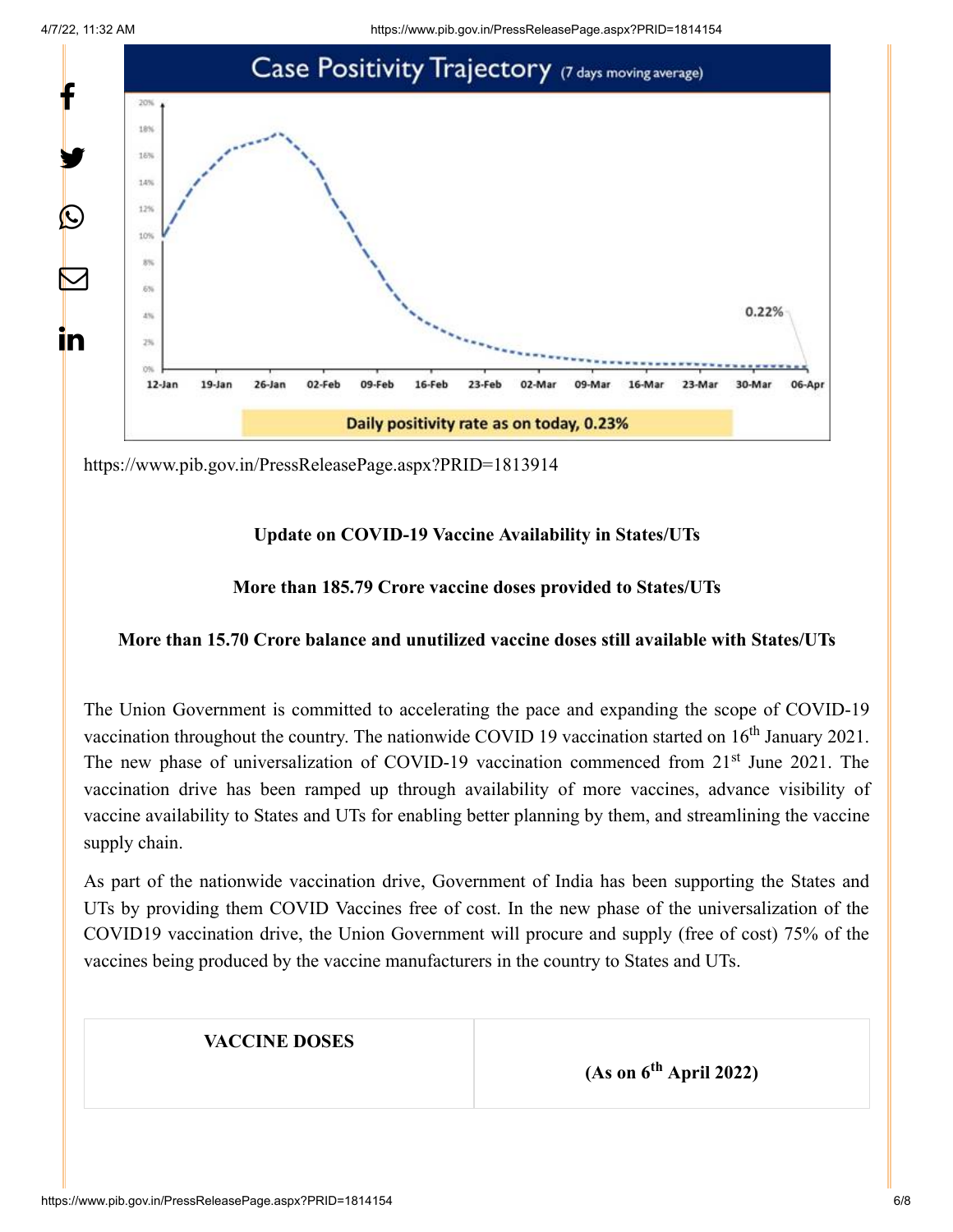| f                      | <b>SUPPLIED</b>          | 1,85,79,76,025 |
|------------------------|--------------------------|----------------|
| Y<br>$\mathbf{\Omega}$ | <b>BALANCE AVAILABLE</b> | 15,70,90,071   |
| $\color{red}\sum$      |                          |                |

More than **185.79 crore (1,85,79,76,025)** vaccine doses have been provided to States/UTs so far through Govt. of India (free of cost channel) and through direct state procurement category. in

More than **15.70 Cr (15,70,90,071)** balance and unutilized COVID Vaccine doses are still available with the States/UTs to be administered.

<https://www.pib.gov.in/PressReleasePage.aspx?PRID=1813910>

### **TWEET LINKS**

**[Dr Mansukh Mandaviya](https://twitter.com/mansukhmandviya?ref_src=twsrc%5Etfw%7Ctwcamp%5Etweetembed%7Ctwterm%5E1511605341125242883%7Ctwgr%5E%7Ctwcon%5Es1_&ref_url=https%3A%2F%2Fwww.pib.gov.in%2FPressReleasePage.aspx%3FPRID%3D1814154)** @mansukhmandviya

185 करोड़ वैक्सीन डोज का आँकड़ा पार।

With PM [@NarendraModi](https://twitter.com/narendramodi?ref_src=twsrc%5Etfw%7Ctwcamp%5Etweetembed%7Ctwterm%5E1511605341125242883%7Ctwgr%5E%7Ctwcon%5Es1_&ref_url=https%3A%2F%2Fwww.pib.gov.in%2FPressReleasePage.aspx%3FPRID%3D1814154) Ji's mantra of 'Sabka Prayas', the world's largest & most successful vaccination drive is going from strength to strength!

Together, we will defeat [#COVID19](https://twitter.com/hashtag/COVID19?ref_src=twsrc%5Etfw%7Ctwcamp%5Etweetembed%7Ctwterm%5E1511605341125242883%7Ctwgr%5E%7Ctwcon%5Es1_&ref_url=https%3A%2F%2Fwww.pib.gov.in%2FPressReleasePage.aspx%3FPRID%3D1814154&src=hashtag_click) pandemic.

## [#SabkoVaccineMuftVaccine](https://twitter.com/hashtag/SabkoVaccineMuftVaccine?ref_src=twsrc%5Etfw%7Ctwcamp%5Etweetembed%7Ctwterm%5E1511605341125242883%7Ctwgr%5E%7Ctwcon%5Es1_&ref_url=https%3A%2F%2Fwww.pib.gov.in%2FPressReleasePage.aspx%3FPRID%3D1814154&src=hashtag_click)

**ICMR** [@ICMRDELHI](https://twitter.com/ICMRDELHI?ref_src=twsrc%5Etfw%7Ctwcamp%5Etweetembed%7Ctwterm%5E1511551932443226112%7Ctwgr%5E%7Ctwcon%5Es1_&ref_url=https%3A%2F%2Fwww.pib.gov.in%2FPressReleasePage.aspx%3FPRID%3D1814154)

COVID-19 Testing Update. For more details visit: [icmr.gov.in](https://t.co/dI1pqvXAsZ) [@MoHFW\\_INDIA](https://twitter.com/MoHFW_INDIA?ref_src=twsrc%5Etfw%7Ctwcamp%5Etweetembed%7Ctwterm%5E1511551932443226112%7Ctwgr%5E%7Ctwcon%5Es1_&ref_url=https%3A%2F%2Fwww.pib.gov.in%2FPressReleasePage.aspx%3FPRID%3D1814154) [@DeptHealthRes](https://twitter.com/DeptHealthRes?ref_src=twsrc%5Etfw%7Ctwcamp%5Etweetembed%7Ctwterm%5E1511551932443226112%7Ctwgr%5E%7Ctwcon%5Es1_&ref_url=https%3A%2F%2Fwww.pib.gov.in%2FPressReleasePage.aspx%3FPRID%3D1814154) [@PIB\\_India](https://twitter.com/PIB_India?ref_src=twsrc%5Etfw%7Ctwcamp%5Etweetembed%7Ctwterm%5E1511551932443226112%7Ctwgr%5E%7Ctwcon%5Es1_&ref_url=https%3A%2F%2Fwww.pib.gov.in%2FPressReleasePage.aspx%3FPRID%3D1814154) [@mygovindia](https://twitter.com/mygovindia?ref_src=twsrc%5Etfw%7Ctwcamp%5Etweetembed%7Ctwterm%5E1511551932443226112%7Ctwgr%5E%7Ctwcon%5Es1_&ref_url=https%3A%2F%2Fwww.pib.gov.in%2FPressReleasePage.aspx%3FPRID%3D1814154) [@COVIDNewsByMIB](https://twitter.com/COVIDNewsByMIB?ref_src=twsrc%5Etfw%7Ctwcamp%5Etweetembed%7Ctwterm%5E1511551932443226112%7Ctwgr%5E%7Ctwcon%5Es1_&ref_url=https%3A%2F%2Fwww.pib.gov.in%2FPressReleasePage.aspx%3FPRID%3D1814154) [#ICMRFIGHTSCOVID19](https://twitter.com/hashtag/ICMRFIGHTSCOVID19?ref_src=twsrc%5Etfw%7Ctwcamp%5Etweetembed%7Ctwterm%5E1511551932443226112%7Ctwgr%5E%7Ctwcon%5Es1_&ref_url=https%3A%2F%2Fwww.pib.gov.in%2FPressReleasePage.aspx%3FPRID%3D1814154&src=hashtag_click) [#IndiaFightsCOVID19](https://twitter.com/hashtag/IndiaFightsCOVID19?ref_src=twsrc%5Etfw%7Ctwcamp%5Etweetembed%7Ctwterm%5E1511551932443226112%7Ctwgr%5E%7Ctwcon%5Es1_&ref_url=https%3A%2F%2Fwww.pib.gov.in%2FPressReleasePage.aspx%3FPRID%3D1814154&src=hashtag_click) [#CoronaUpdatesInIndia](https://twitter.com/hashtag/CoronaUpdatesInIndia?ref_src=twsrc%5Etfw%7Ctwcamp%5Etweetembed%7Ctwterm%5E1511551932443226112%7Ctwgr%5E%7Ctwcon%5Es1_&ref_url=https%3A%2F%2Fwww.pib.gov.in%2FPressReleasePage.aspx%3FPRID%3D1814154&src=hashtag_click) [#COVID19](https://twitter.com/hashtag/COVID19?ref_src=twsrc%5Etfw%7Ctwcamp%5Etweetembed%7Ctwterm%5E1511551932443226112%7Ctwgr%5E%7Ctwcon%5Es1_&ref_url=https%3A%2F%2Fwww.pib.gov.in%2FPressReleasePage.aspx%3FPRID%3D1814154&src=hashtag_click) [#Unite2FightCorona](https://twitter.com/hashtag/Unite2FightCorona?ref_src=twsrc%5Etfw%7Ctwcamp%5Etweetembed%7Ctwterm%5E1511551932443226112%7Ctwgr%5E%7Ctwcon%5Es1_&ref_url=https%3A%2F%2Fwww.pib.gov.in%2FPressReleasePage.aspx%3FPRID%3D1814154&src=hashtag_click)